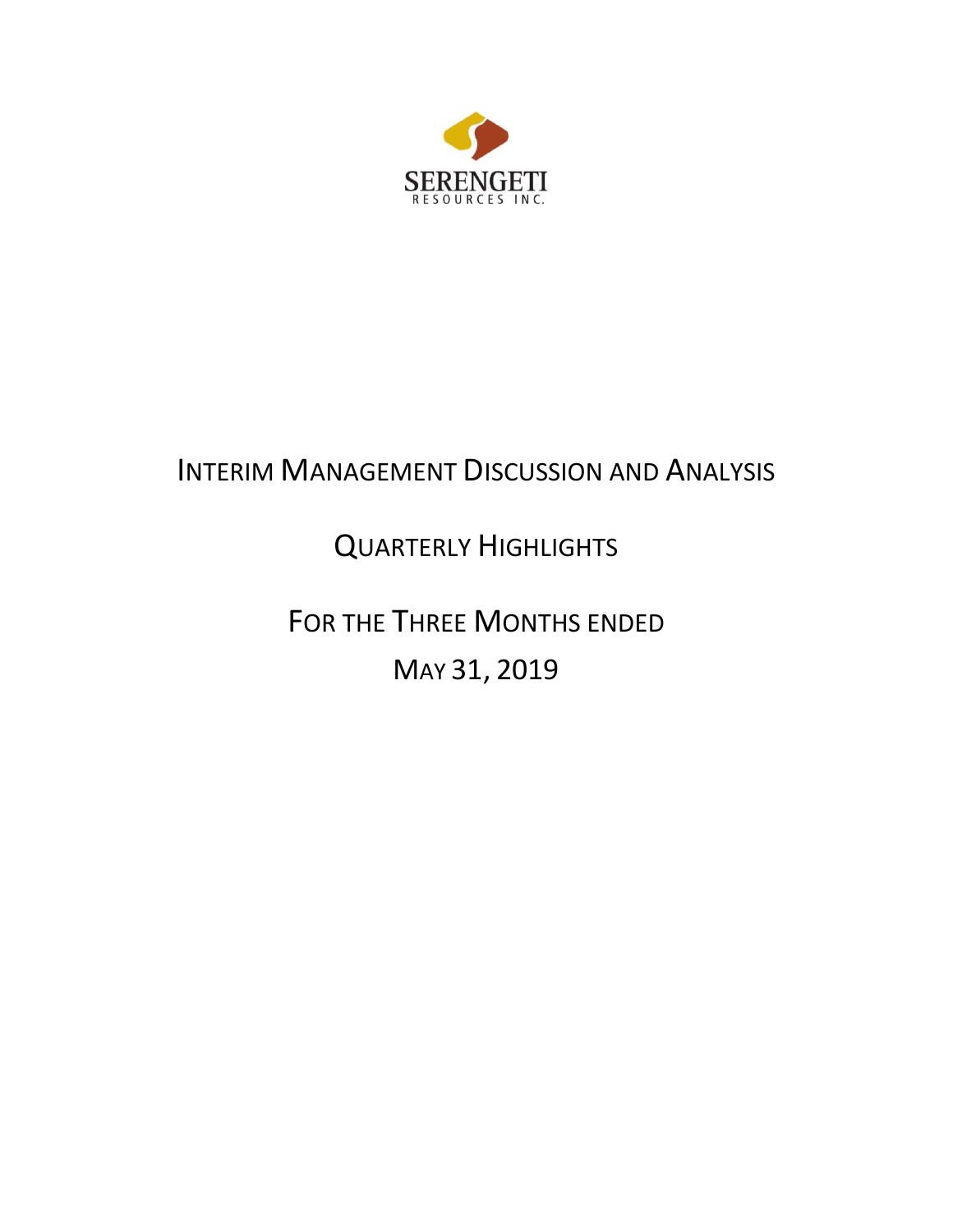## **INTRODUCTORY COMMENT**

Serengeti Resources Inc. is a junior mineral exploration company listed on the TSX Venture Exchange under the trading symbol "SIR". The Company's exploration strategy emphasizes copper-gold projects in the Quesnel Trough of British Columbia, including the advancement of Kwanika – its principal resource-stage property, which is now held indirectly through its majority shareholding in Kwanika Copper Corporation, a related joint venture company. This Management Discussion and Analysis ("MD&A") is dated July 26, 2019 and discloses specified information up to that date. Serengeti is classified as a "venture issuer" for the purposes of National Instrument 51-102. This MD&A should be read in conjunction with the Company's condensed consolidated interim financial statements for the three-month period ended Mary 31, 2019, which are prepared in accordance with International Financial Reporting Standards as issued by the IASB applicable to interim financial statements.

Throughout this report we refer from time to time to "Serengeti", "the Company", "we", "us", "our" or "its". All these terms are used in respect of Serengeti Resources Inc. which is the reporting issuer in this document. *We recommend that readers consult the "Cautionary Statements" on the last page of this report.*

During the three months ended May 31, 2019, Serengeti had two principal areas of focus: advancement of its flagship Kwanika copper-gold resource-stage project located in British Columbia and maintenance of its extensive portfolio of properties in the Quesnel Trough of British Columbia.

# **HIGHLIGHTS**

# **FINANCIAL CONDITION**

The Company ended the three-month period with a working capital position of \$2,511,602 compared to \$1,325,668 at February 28, 2019.

On May 17, 2019, the Company completed a non-brokered private placement financing, issuing 4,850,000 flowthrough common shares at a price of \$0.30 per share for gross proceeds of \$1,455,000. Share issuance costs of \$12,955 were incurred in connection with the private placement.

The Company is in the process of completing a Preliminary Feasibility Study ("PFS") on its Kwanika property that is funded by its joint venture partner. In addition, the Company has sufficient cash on hand to fund operations for the next twelve months. The Company's continuation as a going concern is dependent upon successful completion of the PFS on its Kwanika property and its ability to attain profitable operations to generate funds and/or its ability to raise equity capital or borrowings sufficient to meet its current and future obligations. Although the Company has been successful in the past in raising funds to continue operations, there is no assurance it will be able to do so in the future.

## **FINANCIAL PERFORMANCE**

## **EXPENSES AND NET LOSS**

For the quarter ended May 31, 2019, the net loss was \$452,468 compared to \$401,090 for the quarter ended May 31, 2018, an increase of \$51,378. Major variances are as follows:

- An increase in consulting fees of \$32,185 due to the payment of consulting fees of \$38,250 related to the flow-through private placement financing,
- An increase in corporate development costs of \$14,650 due to the engagement of a new consultant in the current period,
- An increase in salaries of \$25,650 due to the employment of an administrative assistant as well as an increase in the amount of time spent on administration versus projects by the geologists.

The increases in expenses were partially offset by an increase in management fee income of \$11,742 as well as a reduction in project investigation costs of \$9,528.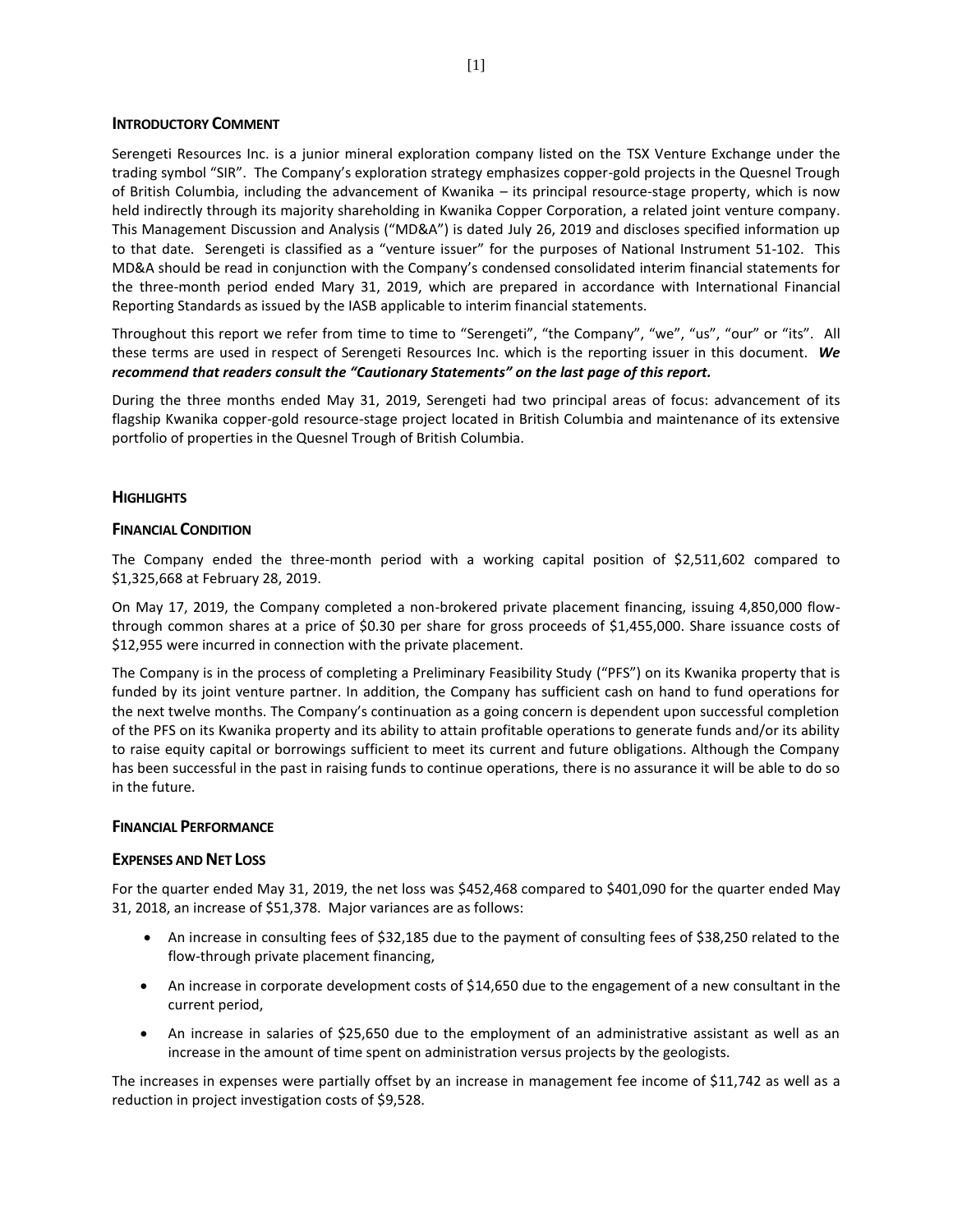# **CASH FLOWS**

The Condensed Consolidated Interim Statements of Cash Flows shows that the net cash position of the Company increased by \$1,196,752 in the three-month period ended May 31, 2019. This increase is attributable to the net proceeds from the flow-through private placement financing of \$1,444,453 less cash outflows of \$208,977 used for operations and cash outflows of \$35,941 used for exploration and evaluation assets.

# **LIQUIDITY AND CAPITAL RESOURCES**

Our working capital position is addressed above in the section Financial Condition and we believe we have adequate working capital to conduct our operations for the balance of the current fiscal year. We are in a position to meet our current obligations as they become due.

# **MAJOR OPERATING MILESTONES**

## **TopCat Project**

Subsequent to the period ended May 31, 2019, the Company optioned a group of claims covering approximately 20,372 hectares in central British Columbia. The Company's 3,762-hectare Goose property lies along the western margin of the claim group and will be combined with the new claims as the TopCat project.

The Company may earn a 100% interest by:

Making staged cash payments totaling \$340,000 over 5 years; (\$18,000 was paid on signing);

Issuing a total of 1,500,000 common shares in stages over a 5-year period, with 100,000 shares to be issued upon TSX Venture Exchange approval of the option agreement;

Incurring a total of \$1,250,000 in exploration expenditures over a 5-year period with a minimum of \$100,000 to be spent before the first anniversary of the agreement; and

Granting the optionors a 3% net smelter royalty (NSR) on the property, subject to Serengeti's right to purchase a 2% NSR for \$2-million at any time prior to the first anniversary of commercial production.

## **Joint Venture – Kwanika Copper Company**

On November 24, 2017, Serengeti completed a transaction whereby Serengeti, POSCO DAEWOO Company ("PDC") and Kwanika Copper Company ("KCC") (formerly known as Daewoo Minerals Canada Company) signed a definitive joint venture agreement (the "JVA") for the exploration and development of the Kwanika property (the "Project"). Pursuant to the JVA, the respective interests of Serengeti and PDC in the Project have been transferred to KCC, which will serve as the vehicle for the joint venture.

Key terms of the JVA and KCC structure include the following:

- PDC contributed a total of \$8.3 million in cash and holds 8,200,000 common shares of KCC (representing 35% of the total issued shares of KCC).
- Serengeti contributed the Kwanika property, in exchange for 15,228,571 common shares of KCC (representing 65% of the total issued shares of KCC).
- Serengeti retains operatorship of the Project and is entitled to receive a \$700,000 operator's fee as the first disbursement from the Project funding.
- The Board of Directors of KCC consists of five individuals, three appointed by Serengeti and two appointed by PDC.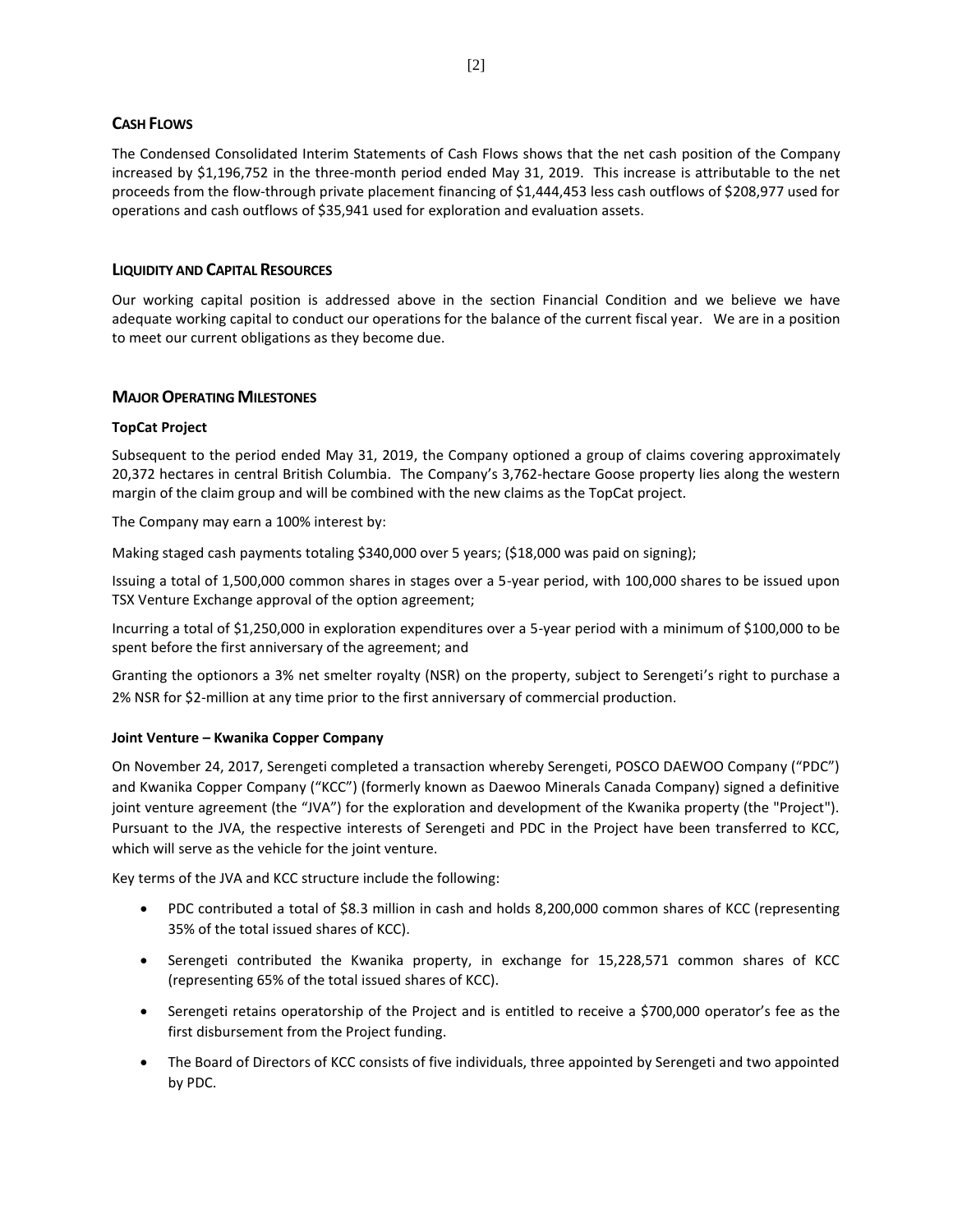#### **Kwanika Project Activity**

A Preliminary Economic Assessment ("PEA") was completed by Moose Mountain Technical Services on April 3, 2017 and an independent NI 43-101 compliant Technical Report was posted on SEDAR on April 28, 2017. The PEA evaluated a 15,000 tonne per day combined open pit and underground mining operation, centered on the highestgrade portion of the Central and South Zones on the Kwanika property. A summary of the results of the project evaluated in the PEA is as follows:

| Category                                          |    | <b>Units</b> | <b>First 8 Years</b> | <b>LOM</b> |
|---------------------------------------------------|----|--------------|----------------------|------------|
| <b>Tonnes Milled</b>                              |    | Kt           | 43,201               | 78,855     |
| Average Grade                                     | Cu | $\%$         | 0.466                | 0.381      |
|                                                   | Au | g/t          | 0.539                | 0.357      |
|                                                   | Ag | q/t          | 1.391                | 1.398      |
| <b>Metal Production</b>                           | Cu | M lbs        | 403.462              | 600.635    |
|                                                   | Au | Moz          | 0.561                | 0.673      |
|                                                   | Ag | Moz          | 1.449                | 2.659      |
| Throughput                                        |    | tpd          | 15,000               |            |
| Mine Life                                         |    | Yrs          | 15                   |            |
| Net Cash Cost of Production<br>$(C1)^*$ per lb Cu |    | US\$         | \$0.70               | \$1.20     |

*\* Net Direct Cash Cost (C1) is an industry standard measure that represents the cash cost incurred at each processing stage, from mining through to recoverable metal delivered to market, less net by-product credits.* 

*Direct Cash Costs cover: Mining, ore freight and milling costs; Mine-site administration and general expenses; Concentrate freight, smelting and smelter general and administrative costs; Marketing costs (freight and selling).*

| <b>Commodity Prices Assumed</b>               | US \$2.90/lb Cu<br>\$1270/oz Au<br>$$19.00 / oz$ Ag |  |  |  |  |  |
|-----------------------------------------------|-----------------------------------------------------|--|--|--|--|--|
| US\$/CDN\$                                    | 0.77                                                |  |  |  |  |  |
| <b>Initial CapEx</b>                          | CDN \$476 million                                   |  |  |  |  |  |
| <b>LOM Sustaining Capital</b>                 | CDN \$37 million                                    |  |  |  |  |  |
| <b>Cumulative Cash Flow (pretax/aftertax)</b> | CDN \$710 million / \$475 million                   |  |  |  |  |  |
| NPV at 5% (pretax/aftertax)                   | CDN \$411 million / \$255 million                   |  |  |  |  |  |
| NPV at 7% (pretax/aftertax)                   | CDN \$324 million / \$191 million                   |  |  |  |  |  |
| NPV at 8% (pretax/aftertax)                   | CDN \$286 million / \$163 million                   |  |  |  |  |  |
| NPV at 10% (pretax/aftertax)                  | CDN \$220 million / \$114 million                   |  |  |  |  |  |
| IRR (pretax/aftertax)                         | 21.1%/16.6%                                         |  |  |  |  |  |
| Payback (pretax/aftertax)                     | $3.7/4.0$ years                                     |  |  |  |  |  |

#### **2017 Project Base Case Economics:**

The PEA recommended advancing the project to a higher level of study leading to a Pre-Feasibility Study ("PFS") and eventually to a Feasibility Study. The immediate work will require field work and data gathering for Pre-Feasibility engineering and baseline environmental studies in preparation for consultation with First Nations, sustainability discussions with local stakeholders and preparations for permit applications with regulators. This will include additional drilling to improve the modelled resource classification, geotechnical drilling, starting long duration waste rock characterization studies, and background environmental field surveys.

The cost of this recommended program over a two-year time frame has been estimated at \$6,985,000 and KCC is, at the date of writing, proceeding with the advancement of a PFS for the project. On May 17, 2018, KCC and the Company announced that Merit Consultants International had been selected to lead a consortium of geotechnical, environmental, metallurgical, resource, open pit and underground mining, tailings/waste/water management,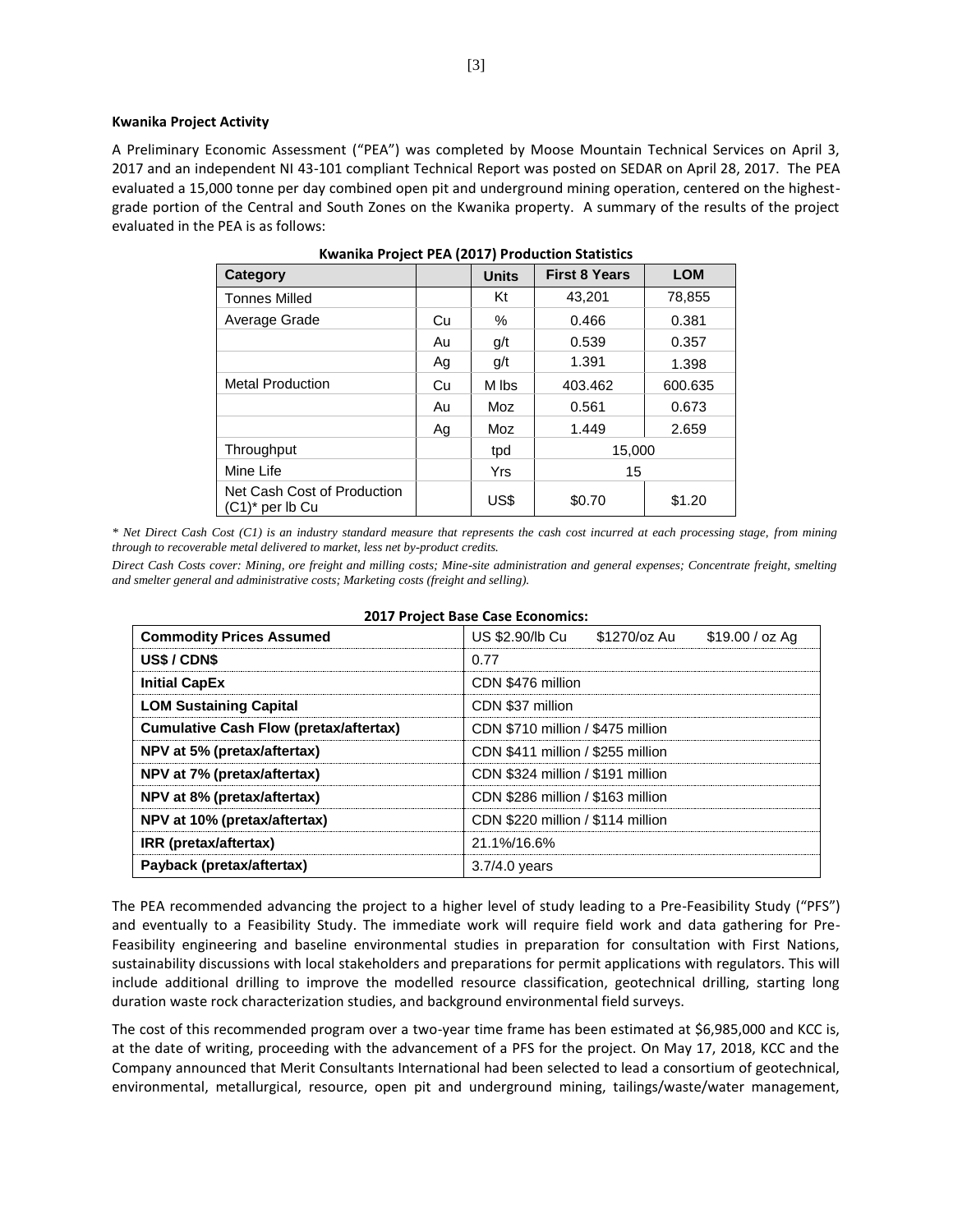hydrology and hydrogeology specialized consultants in the conduct of the PFS which is estimated to be completed in mid-2019.

On May 29, 2018, KCC announced that it had signed an exploration agreement with Takla Lake First Nation providing for communication protocols and mutually beneficial collaboration between KCC and Takla, thereby providing certainty to the Company as the Kwanika project advances through pre-feasibility.

On June 28, 2018, the Company announced that KCC had mobilized two diamond drills and technical crews to the Kwanika Copper Gold Project as part of the ongoing completion of the partner- funded PFS, expected in mid-2019. Approximately 8,000 meters of drilling was planned, including 6,600 meters in twelve holes in support of detailed open-pit and underground engineering design and resource upgrade drilling for the Central Zone, as well as deepening prior drill hole K-16-179.

The main objectives of the PFS are to:

- Develop a new strategic mine plan to improve upon previous PEA economics, focusing on the highest grade/highest margin options;
- Seek to reduce, defer or stage, project capital expenditures;
- Improve the geological interpretation, and by extension, the geological model that forms the basis for a new resource estimate for the project;
- Seek to improve the grade and expand the tonnage of the existing mineral resource to enhance potential feed grades to both the open pit and underground block cave in a revised mine plan;
- Improve the technical and economic mine designs to a PFS level of accuracy, particularly for the open pit and underground mine plans, metallurgy and process design, and infrastructure engineering with geotechnical and metallurgical drilling, sampling and testing;
- Identify any key environmental concerns including potentially acid generating rock units and sensitive ecological areas;
- Identify sites for key mine and plant installations such as the underground portal, plant, tailings and waste rock;
- Develop a plan for surface water management, access routes and other facilities including power supply;
- Engage with local communities including the Takla Nation to address concerns and ensure their continued involvement with and support for the project;
- Identify and address any potential flaws and project risks in order to mitigate these with engineering solutions;
- Develop, to a PFS level, project mine scheduling, capital and operating expenses and an optimized project revenue/cost model and determine the project economics.

All of the relevant independent qualified persons completed their site visits, site reconnaissance and mapping along with initial baseline sampling by the environmental team during the 2018 field season. Surface and subsurface -geotechnical investigations, focusing on soil conditions at various sites were also completed on selected waste rock and tailings storage alternatives.

The key items being addressed in the PFS, with comments on their current status, are summarized below.

1) Revise the resource estimate and investigate geotechnical, groundwater and geochemical conditions.

KCC completed 7,411m of core drilling in 21 holes in September 2018. The drilling program was designed to support detailed mine design and resource upgrade drilling and results have been published (see news releases dated October 18, November 13, and December 5, 2018). The new drill hole assays were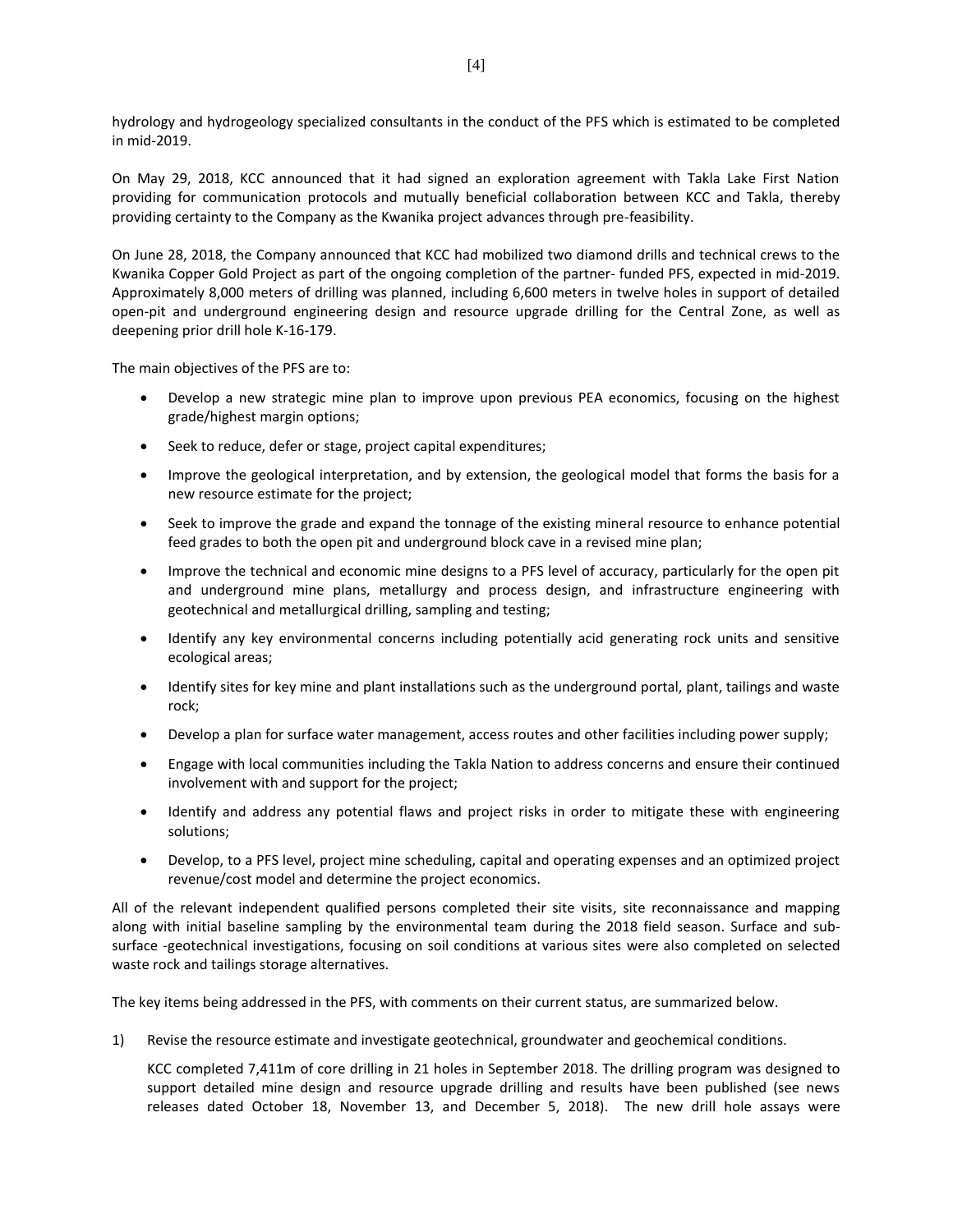incorporated into a revised resource estimate and geological model, both of which are key inputs for the open pit and underground block cave design. KCC announced the results of this resource update in a news release on March 3, 2019 and on April 18, 2019 published the results in an updated 43-101 Technical Report. Hydrogeological, geotechnical and geochemical data sets gathered during the 2018 program are also being incorporated into the PFS mine design.

2) Metallurgical testing and process design.

Metallurgical test work continues, with the initial locked cycle results published in a news release dated May 15, 2019. These and the balance of the test results will be used as a key input to process design, mill flow sheet, and cash flow modelling, which results will be released in the PFS scheduled for completion in calendar Q3, 2019.

3) Open pit and underground mine design

Open pit and underground mine design are well advanced at date of writing and on track for incorporation into the PFS. design work for the Central Zone which will utilise the revised resource estimate and block model. Mine planning includes identification of the preferred alternatives for pit size and depth, underground mine layout including portal location, plant site, preferred alternatives for mine rock waste sites for potentially-acid generating and non-acid generating rock as well as tailings storage facility. These concepts are being incorporated

4) Tailings, waste and water management

During the 2018 drilling program, targeted geotechnical, geochemical and geophysical programs were completed in order to gather the information required to develop a list of potential tailings, waste and water management solutions which are being refined in the PFS. Background work for alternative tailings, waste and water management methods, processes and sites are has been completed as has initial consultation with First Nations and stakeholders in order to include and address local concerns.

5) Project infrastructure

An evaluation of infrastructure requirements is underway by the Study's infrastructure engineering team based on 2018 field observations and a review of current and historical databases. Conceptual designs for the electrical transmission line and availability of electricity to the project are currently in progress, which involves consultation with BC Hydro and others. The preferred access road route has been identified as having the necessary upgrades.

6) Environmental benchmarking

KCC is working on a number of fronts in order to understand the existing environmental and socio-economic conditions in the area around the Kwanika project. Beginning in the Spring of 2018, environmental baseline studies were initiated which includeed gathering detailed hydrological and hydro geochemical data from local streams, installation of a meteorological station for year-round data capture, ecological and wildlife studies, and a study of local soil conditions. Surface hydrology and water quality as well as meteorological and selected fish studies will continue through the open water season during 2019.

7) Socioeconomics and First Nations

The Takla Nation worked alongside KCC to oversee the environmental conduct of the 2018 field program and manage aspects of, and deliverables for, environmental field-testing programs. KCC is committed to maintaining a strong relationship with the Takla Nation, in part governed by the exploration agreement, but also building on the positive relationship that has existed since the initial discovery at Kwanika more than ten years ago. KCC is committed to maintaining this supportive relationship as the project advances.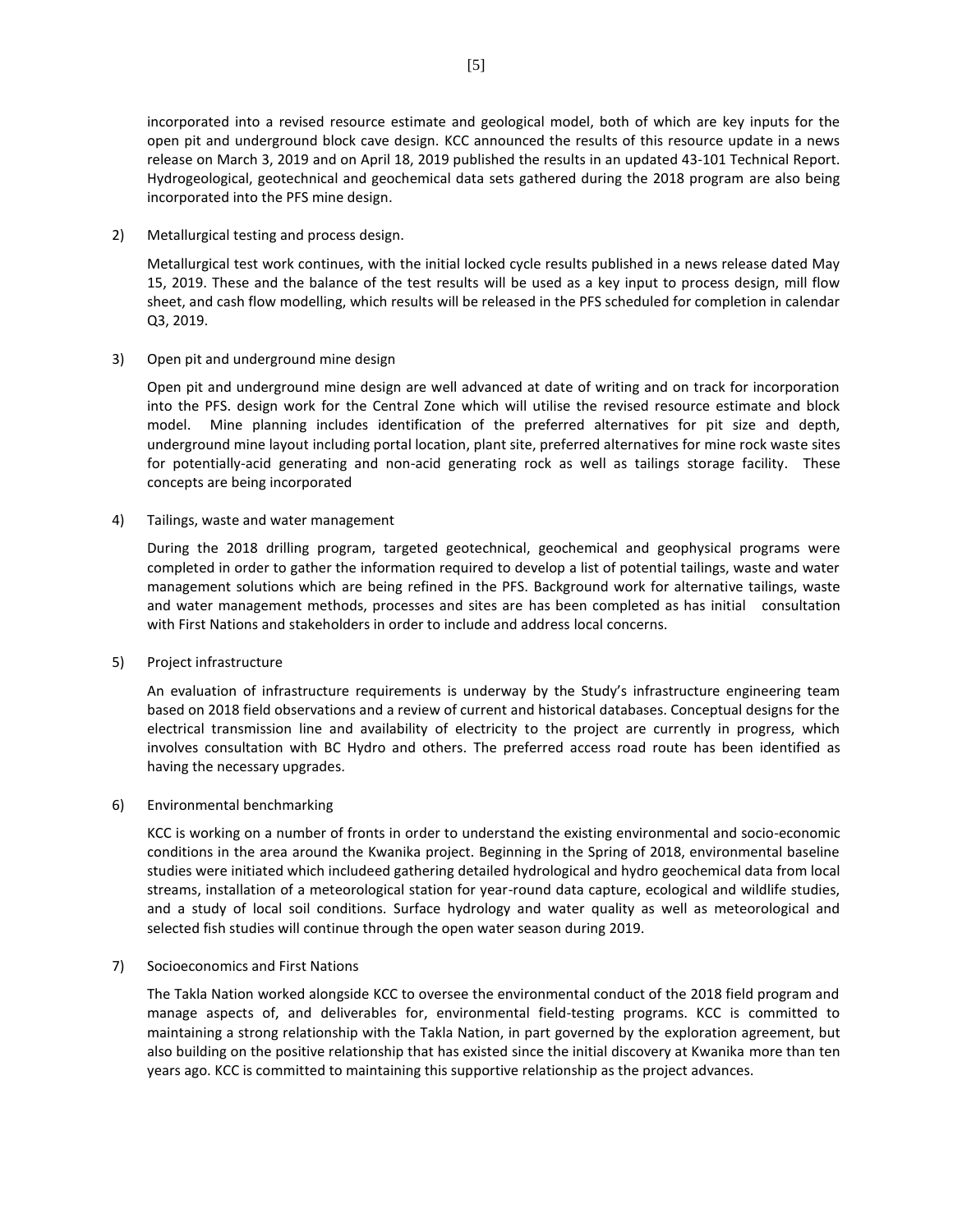#### 8) Summary

The final deliverable, scheduled for delivery in calendar Q3 2019, will be a NI-43-101 PFS-level mine design, reserve and resource statement with associated documentation, all included in a summary technical report.

#### **Other Projects**

On March 4, 2018, Serengeti announced an option agreement to acquire a 100% interest in the Atty property from Finlay Minerals Ltd. and a similar interest in the adjacent ATG property from Electrum Resource Corp. ("Electrum"). Combined with the Company's UDS property, Serengeti now controls 6800 Ha of highly prospective ground immediately adjacent to the Kemess mining district.

On August 9, 2018 the Company announced that it had begun a field program on the Atty optioned property located adjacent to the Kemess Mine and on September 24, 2018 reported the results of that program the principal finding of which was the identification of a high priority drill target known as the Kemess East Offset target.

On September 27, 2018, Serengeti announced the results of a geophysical program conducted on the Croy Bloom property, the principal finding of which was the identification of a strong induced polarization anomaly lying below the limits of prior drilling on the Soup Ridge portion of the property, which holes encountered encouraging values of copper and gold; the new target is a high priority for future drill testing. During the period ended November 30, 2018, the Company acquired net smelter return royalties of 0.75% on each of the Thor Marmot and Deer Lake Properties located in the Kemess and Kamloops Mining Districts from Electrum as well as a payment of \$10,000 in exchange for Portable Assessment Credits that the Company transferred to Electrum to enable Electrum to advance the legacy claims on both properties for the maximum allowable five-year period.

On November 29, 2018, Serengeti reported the results from the summer's exploration on eight individual early stage properties known as Search III Project. Encouraging results were reported from three of these including a particularly high-grade copper-silver mineralized occurrence located on the Arjay property.

During the year ended February 28, 2019, the Company acquired net smelter return royalties of 0.75% on each of the Thor Marmot and Deer Lake Properties located in the Kemess and Kamloops Mining Districts from Electrum Resources Corp. ("Electrum") and received a payment of \$10,000 in exchange for Portable Assessment Credits that the Company transferred to Electrum to enable Electrum to advance the legacy claims on both properties for the maximum allowable five-year period.

In March, 2019, the Company reported the results of a recently completed independent mineral resource estimate on the Central Zone at the Kwanika Cu-Au Project in north-central BC. The Measured and Indicated (M&I) Mineral Resource at the Central Zone is now estimated to contain 1.32 billion pounds of copper and 1.83 million ounces of gold in addition to a significant Inferred Resource. The new resource estimate has identified coherent highergrade domains within the open pit and underground M&I Mineral Resources that will be the target for PFS-stage mine planning currently underway and scheduled for completion in mid-2019.

In April, 2019 the Company filed on SEDAR the NI 43-101 Technical Report for the Kwanika Project; Resource Estimate Update 2019.

Serengeti also holds a 100% interest in eleven properties and an approximately 56.3% interest in one additional property in joint venture partnership with Fjordland Exploration Inc. All properties are located in the Quesnel Trough of British Columbia. The Quesnel Trough is host to the Kemess, Mt. Milligan, Mt. Polley, New Afton, and Copper Mountain porphyry copper-gold deposits. Details of Serengeti's property portfolio in BC can be found on the Company's website at [www.serengetiresources.com.](http://www.serengetiresources.com/)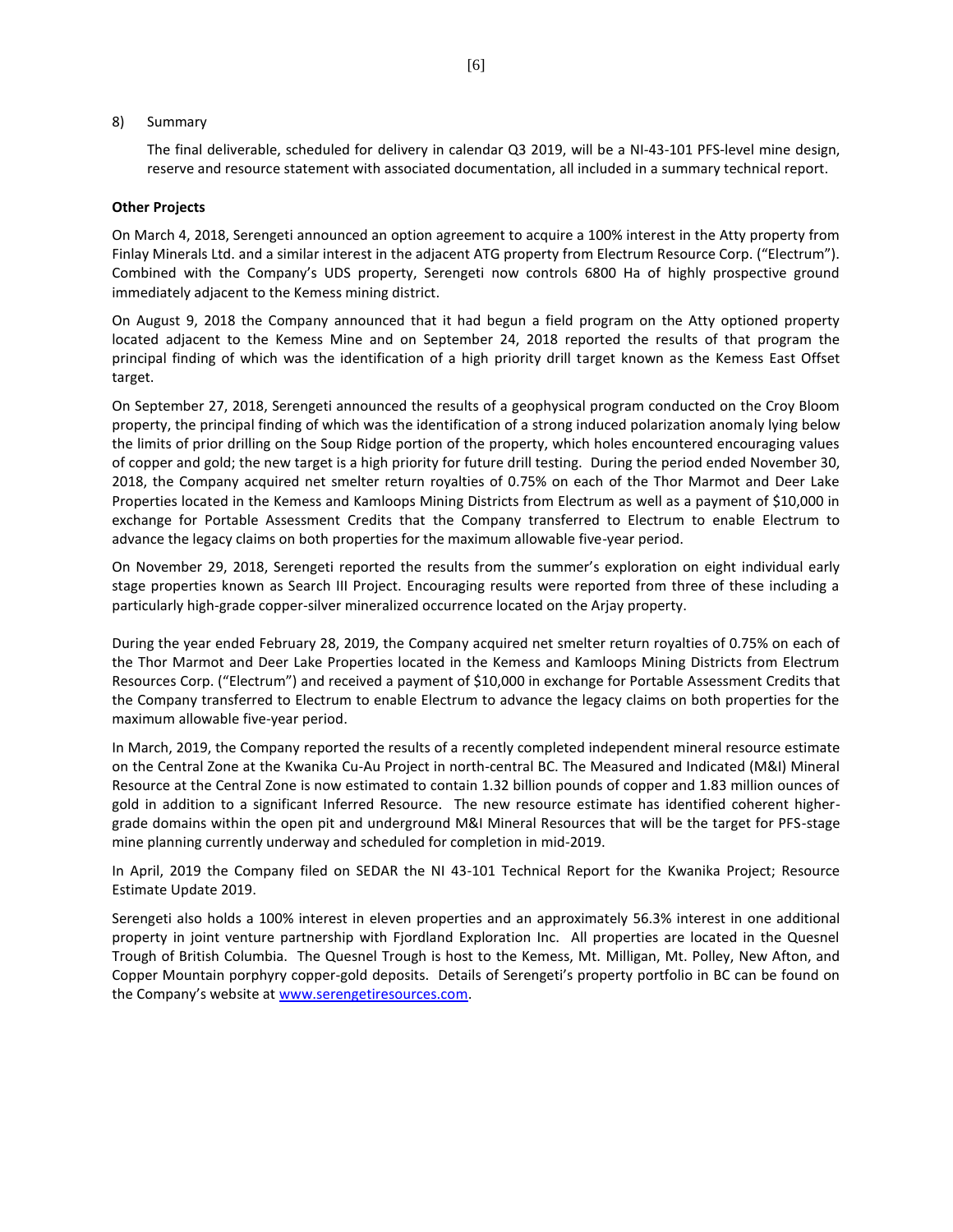# **SIGNIFICANT TRANSACTIONS WITH RELATED PARTIES**

### **Key management personnel compensation**

During the three-month period ended May 31, 2019, the Company incurred salaries of \$46,759 for David Moore, Chief Executive Officer, consulting fees of \$15,600 paid to a company controlled by Sheri Rempel, Chief Financial Officer, consulting fees of \$9,855 paid to a company controlled by Pamela White, Corporate Secretary, consulting fees of \$38,250 paid to a company controlled by Lew Lawrick, independent director, director fees of \$16,239 and share-based compensation to directors and officers of \$193,401.

# **SUBSEQUENT EVENTS**

Subsequent to the period ended May 31, 2019:

The Company optioned a group of claims covering approximately 20,372 hectares in central British Columbia. The Company's 3,762-hectare Goose property lies along the western margin of the claim group and will be combined with the new claims as the TopCat project.

The Company may earn a 100% interest by:

- Making staged cash payments totaling \$340,000 over 5 years; (\$18,000 was paid on signing);
- Issuing a total of 1,500,000 common shares in stages over a 5-year period, with 100,000 shares to be issued upon TSX Venture Exchange approval of the option agreement;
- Incurring a total of \$1,250,000 in exploration expenditures over a 5-year period with a minimum of \$100,000 to be spent before the first anniversary of the agreement;
- Granting the optionors a 3% net smelter royalty (NSR) on the property, subject to Serengeti's right to purchase a 2% NSR for \$2-million at any time prior to the first anniversary of commercial production.

In June, 2019, the regulators granted a multi-year, area-based (MYAB) permit, covering the period through December 2021, for up to 10,000m of drilling from 20 sites at the Company's Atty Property. In addition, an Exploration Agreement has been signed with the Kwadacha First Nation and the Tsay Keh Dene Nation in support of the exploration program. As part of the consideration for signing this agreement, the Company has agreed to issue to each of the Nations, 25,000 shares, which received TSX Venture Exchange approval and have been issued.

Drilling has commenced at the Company's Atty property, located immediately north of and adjacent to Centerra Gold's Kemess property in north-central BC. The Company plans to drill at least 2,500m (5 holes) to test 3 different targets.